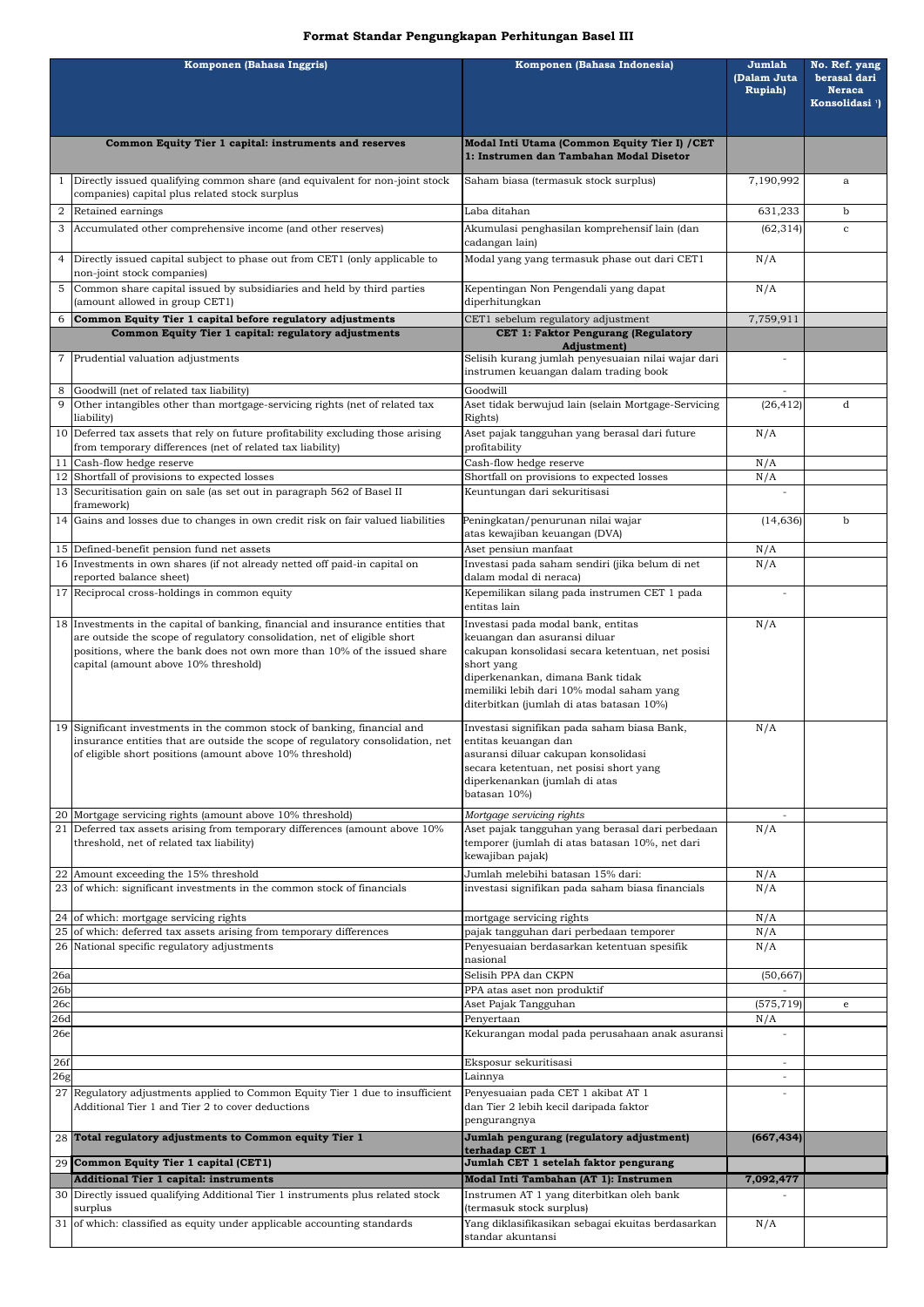|                  | Komponen (Bahasa Inggris)                                                                                                                                                                                                                                                                                | Komponen (Bahasa Indonesia)                                                                                                                                                                                                                                   | Jumlah<br>(Dalam Juta<br><b>Rupiah)</b> | No. Ref. yang<br>berasal dari<br><b>Neraca</b><br>Konsolidasi <sup>1</sup> ) |
|------------------|----------------------------------------------------------------------------------------------------------------------------------------------------------------------------------------------------------------------------------------------------------------------------------------------------------|---------------------------------------------------------------------------------------------------------------------------------------------------------------------------------------------------------------------------------------------------------------|-----------------------------------------|------------------------------------------------------------------------------|
|                  | 32 of which: classified as liabilities under applicable accounting standards                                                                                                                                                                                                                             | Yang diklasifikasikan sebagai liabilitas berdasarkan<br>standar akuntansi                                                                                                                                                                                     | N/A                                     |                                                                              |
|                  | 33 Directly issued capital instruments subject to phase out from Additional Tier                                                                                                                                                                                                                         | Modal yang yang termasuk phase out dari AT1                                                                                                                                                                                                                   | N/A                                     |                                                                              |
|                  | 34 Additional Tier 1 instruments (and CET1 instruments not included in row 5)<br>issued by subsidiaries and held by third parties (amount allowed in group<br>AT1)                                                                                                                                       | Instrumen AT1 yang diterbitkan oleh Entitas Anak<br>yang diakui dalam perhitungan KPMM secara<br>konsolidasi                                                                                                                                                  | N/A                                     |                                                                              |
|                  | 35 of which: instruments issued by subsidiaries subject to phase out                                                                                                                                                                                                                                     | Instrumen yang diterbitkan Entitas Anak yang<br>termasuk phase out                                                                                                                                                                                            | N/A                                     |                                                                              |
|                  | 36 Additional Tier 1 capital before regulatory adjustments                                                                                                                                                                                                                                               | Jumlah AT 1 sebelum regulatory adjustment                                                                                                                                                                                                                     |                                         |                                                                              |
|                  | Additional Tier 1 capital: regulatory adjustments                                                                                                                                                                                                                                                        | Modal Inti Tambahan: Faktor Pengurang<br>(Regulatory Adjustment)                                                                                                                                                                                              |                                         |                                                                              |
|                  | 37 Investments in own Additional Tier 1 instruments                                                                                                                                                                                                                                                      | Investasi pada instrumen AT1 sendiri                                                                                                                                                                                                                          | N/A                                     |                                                                              |
|                  | 38 Reciprocal cross-holdings in Additional Tier 1 instruments                                                                                                                                                                                                                                            | Pemilikan instrumen AT1 secara resiprokal                                                                                                                                                                                                                     | N/A                                     |                                                                              |
|                  | 39 Investments in the capital of banking, financial and insurance entities that<br>are outside the scope of regulatory consolidation, net of eligible short<br>positions, where the bank does not own more than 10% of the issued<br>common share capital of the entity (amount above 10% threshold)     | Investasi pada modal bank, entitas<br>keuangan dan asuransi diluar<br>cakupan konsolidasi secara ketentuan, net posisi<br>short yang<br>diperkenankan, dimana Bank tidak                                                                                      | N/A                                     |                                                                              |
|                  | 40 Significant investments in the capital of banking, financial and insurance                                                                                                                                                                                                                            | memiliki lebih dari 10% modal saham yang<br>diterbitkan (jumlah di atas batasan 10%)                                                                                                                                                                          | N/A                                     |                                                                              |
|                  | entities that are outside the scope of regulatory consolidation (net of eligible<br>short positions)                                                                                                                                                                                                     | Investasi signifikan pada modal Bank, entitas<br>keuangan dan<br>asuransi di luar cakupan konsolidasi<br>secara ketentuan (net posisi short yang<br>diperkenankan)                                                                                            |                                         |                                                                              |
|                  | 41 National specific regulatory adjustments                                                                                                                                                                                                                                                              | Penyesuaian berdasarkan ketentuan spesifik<br>nasional                                                                                                                                                                                                        |                                         |                                                                              |
| $\overline{41a}$ |                                                                                                                                                                                                                                                                                                          | Penempatan dana pada instrumen<br>AT 1 pada Bank lain                                                                                                                                                                                                         | N/A                                     |                                                                              |
|                  | 42 Regulatory adjustments applied to Additional Tier 1 due to insufficient Tier 2<br>to cover deductions                                                                                                                                                                                                 | Penyesuaian pada AT 1 akibat Tier 2<br>lebih kecil daripada faktor pengurangnya                                                                                                                                                                               | N/A                                     |                                                                              |
|                  | 43 Total regulatory adjustments to Additional Tier 1 capital                                                                                                                                                                                                                                             | Jumlah faktor pengurang (regulatory<br>adjustment) terhadap AT1                                                                                                                                                                                               |                                         |                                                                              |
|                  | 44 Additional Tier 1 capital (AT1)                                                                                                                                                                                                                                                                       | Jumlah AT 1 setelah faktor pengurang                                                                                                                                                                                                                          |                                         |                                                                              |
|                  | 45 Tier 1 capital (T1 = CET1 + AT1)                                                                                                                                                                                                                                                                      | Jumlah Modal Inti (Tier 1) (CET1 + AT 1)                                                                                                                                                                                                                      | 7,092,477                               |                                                                              |
|                  | Tier 2 capital: instruments and provisions                                                                                                                                                                                                                                                               | Modal Pelengkap (Tier 2): Instumen dan<br>cadangan                                                                                                                                                                                                            |                                         |                                                                              |
|                  | 46 Directly issued qualifying Tier 2 instruments plus related stock surplus                                                                                                                                                                                                                              | Instrumen T2 yang diterbitkan oleh bank (termasuk<br>stock surplus)                                                                                                                                                                                           | N/A                                     |                                                                              |
|                  | 47 Directly issued capital instruments subject to phase out from Tier 2                                                                                                                                                                                                                                  | Modal yang yang termasuk phase out dari Tier 2                                                                                                                                                                                                                | N/A<br>N/A                              |                                                                              |
|                  | 34) issued by subsidiaries and held by third parties (amount allowed in<br>group Tier 2)                                                                                                                                                                                                                 | 48 Tier 2 instruments (and CET1 and AT1 instruments not included in rows 5 or Instrumen Tier2 yang diterbitkan oleh Entitas Anak<br>yang diakui dalam perhitungan KPMM secara<br>konsolidasi                                                                  |                                         |                                                                              |
|                  | 49 of which: instruments issued by subsidiaries subject to phase out                                                                                                                                                                                                                                     | Modal yang diterbitkan Entitas Anak yang<br>termasuk phase out                                                                                                                                                                                                | N/A                                     |                                                                              |
|                  | 50 Provisions                                                                                                                                                                                                                                                                                            | Cadangan umum PPA atas aset produktif yang<br>wajib dihitung dengan jumlah paling tinggi sebesar<br>1,25% dari ATMR untuk Risiko Kredit                                                                                                                       |                                         | 3)                                                                           |
|                  | 51 Tier 2 capital before regulatory adjustments                                                                                                                                                                                                                                                          | Jumlah Modal Pelengkap (Tier 2) sebelum faktor                                                                                                                                                                                                                | 437,913                                 |                                                                              |
|                  | Tier 2 capital: regulatory adjustments                                                                                                                                                                                                                                                                   | pengurang<br>Modal Pelengkap (Tier 2): Faktor Pengurang<br>(Regulatory Adjustment)                                                                                                                                                                            |                                         |                                                                              |
|                  | 52 Investments in own Tier 2 instruments                                                                                                                                                                                                                                                                 | Investasi pada instrumen Tier 2 sendiri                                                                                                                                                                                                                       | N/A                                     |                                                                              |
|                  | 53 Reciprocal cross-holdings in Tier 2 instruments                                                                                                                                                                                                                                                       | Pemilikan instrumen Tier 2 secara resiprokal                                                                                                                                                                                                                  | N/A                                     |                                                                              |
|                  | 54 Investments in the capital of banking, financial and insurance entities that<br>are outside the scope of regulatory consolidation, net of eligible short<br>positions, where the bank does not own more than 10% of the issued<br>common share capital of the entity (amount above the 10% threshold) | Investasi pada modal bank, entitas<br>keuangan dan asuransi diluar cakupan konsolidasi<br>secara ketentuan, net posisi short yang<br>diperkenankan, dimana Bank tidak<br>memiliki lebih dari 10% modal saham yang<br>diterbitkan (jumlah di atas batasan 10%) | N/A                                     |                                                                              |

|     | 55 Significant investments in the capital banking, financial and insurance<br>entities that are outside the scope of regulatory consolidation (net of eligible)<br>short positions) | Investasi signifikan pada modal Bank, entitas<br>keuangan dan asuransi di luar cakupan konsolidasi<br>secara ketentuan (net posisi short yang<br>diperkenankan) | N/A        |  |
|-----|-------------------------------------------------------------------------------------------------------------------------------------------------------------------------------------|-----------------------------------------------------------------------------------------------------------------------------------------------------------------|------------|--|
|     | 56 National specific regulatory adjustments                                                                                                                                         | Penyesuaian berdasarkan ketentuan spesifik<br>nasional                                                                                                          |            |  |
| 56a |                                                                                                                                                                                     | Sinking fund                                                                                                                                                    | N/A        |  |
| 56b |                                                                                                                                                                                     | Penempatan dana pada instrumen Tier 2 pada<br>Bank lain                                                                                                         | N/A        |  |
|     | 57 Total regulatory adjustments to Tier 2 capital                                                                                                                                   | Jumlah faktor pengurang (regulatory<br>adjustment) Modal Pelengkap                                                                                              |            |  |
|     | 58 Tier 2 capital (T2)                                                                                                                                                              | Jumlah Modal Pelengkap (T2) setelah regulatory<br>adjustment                                                                                                    | 437,913    |  |
|     | 59 Total capital (TC = $T1 + T2$ )                                                                                                                                                  | Total Modal (Modal Inti + Modal Pelengkap)                                                                                                                      | 7,530,390  |  |
|     | 60 Total risk weighted assets                                                                                                                                                       | <b>Total Aset Tertimbang Menurut Risiko (ATMR)</b>                                                                                                              | 45,389,904 |  |
|     | <b>Capital ratios and buffers</b>                                                                                                                                                   | Rasio Kecukupan Pemenuhan Modal Minimum<br>(KPMM) dan Tambahan Modal (Capital Buffer)                                                                           |            |  |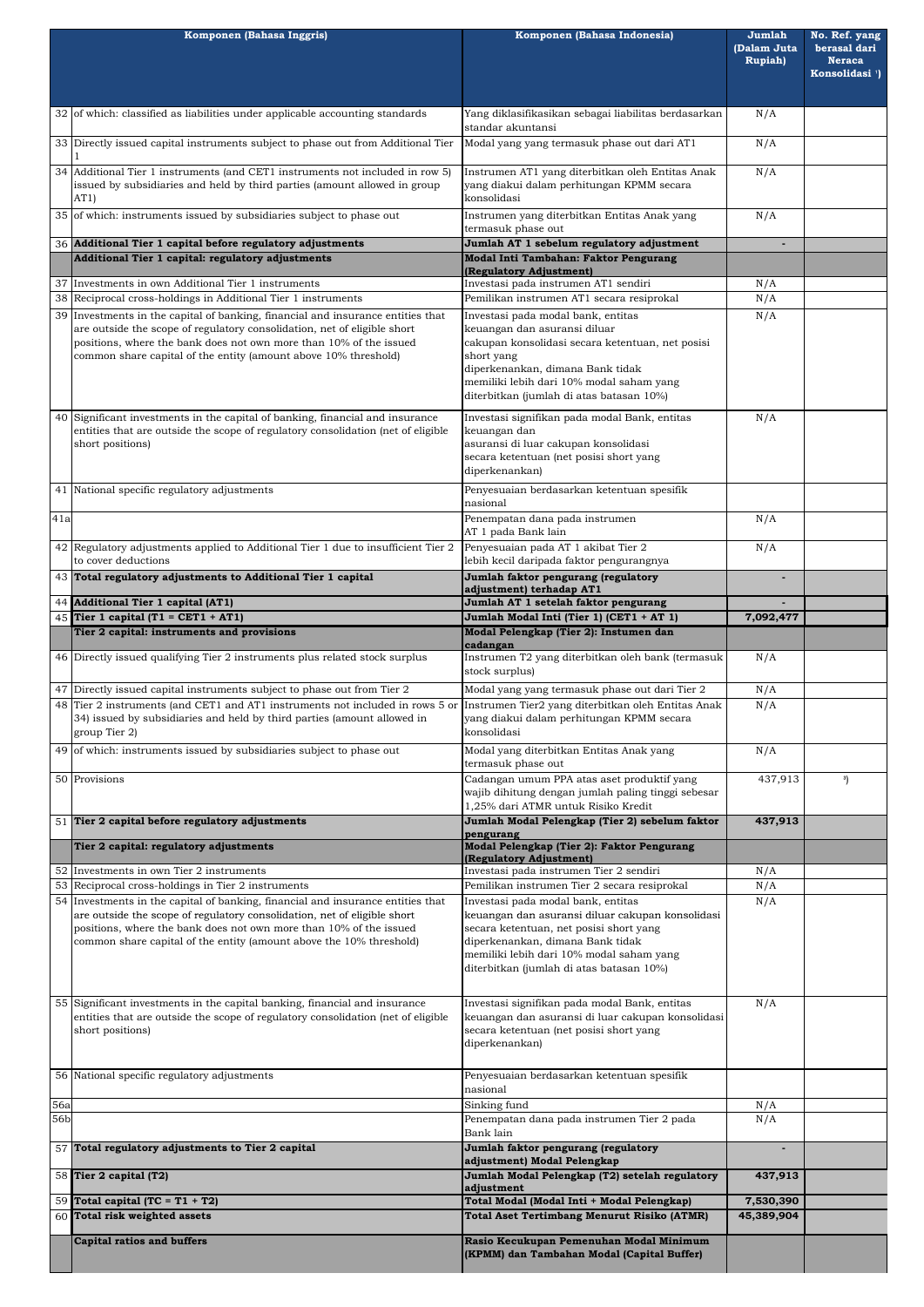| Komponen (Bahasa Inggris) |                                                                                                                                                                                                                                         | Komponen (Bahasa Indonesia)                                                                                                                                                                                                                                                                                  | Jumlah<br>(Dalam Juta<br><b>Rupiah</b> ) | No. Ref. yang<br>berasal dari<br><b>Neraca</b><br>Konsolidasi <sup>1</sup> ) |
|---------------------------|-----------------------------------------------------------------------------------------------------------------------------------------------------------------------------------------------------------------------------------------|--------------------------------------------------------------------------------------------------------------------------------------------------------------------------------------------------------------------------------------------------------------------------------------------------------------|------------------------------------------|------------------------------------------------------------------------------|
|                           | 61 Common Equity Tier 1 (as a percentage of risk weighted assets)                                                                                                                                                                       | Rasio Modal Inti Utama (CET1) - persentase<br>terhadap ATMR                                                                                                                                                                                                                                                  | 15.63%                                   |                                                                              |
|                           | 62 Tier 1 (as a percentage of risk weighted assets)                                                                                                                                                                                     | Rasio Modal Inti (Tier 1) - persentase terhadap<br><b>ATMR</b>                                                                                                                                                                                                                                               | 15.63%                                   |                                                                              |
|                           | 63 Total capital (as a percentage of risk weighted assets)                                                                                                                                                                              | Rasio Total Modal - persentase terhadap ATMR                                                                                                                                                                                                                                                                 | 16.59%                                   |                                                                              |
|                           | 64 Institution specific buffer requirement (minimum CET1 requirement plus<br>capital conservation buffer plus countercyclical buffer requirements plus G-<br>SIB buffer requirement, expressed as a percentage of risk weighted assets) | Tambahan modal (buffer) – persentase terhadap<br><b>AMTR</b>                                                                                                                                                                                                                                                 | 0.625%                                   |                                                                              |
|                           | 65 of which: capital conservation buffer requirement                                                                                                                                                                                    | Capital Conservation Buffer                                                                                                                                                                                                                                                                                  | 0.625%                                   |                                                                              |
|                           | 66 of which: bank specific countercyclical buffer requirement                                                                                                                                                                           | Countercyclical Buffer                                                                                                                                                                                                                                                                                       | 0%                                       |                                                                              |
| 67                        | of which: G-SIB buffer requirement                                                                                                                                                                                                      | Capital Surcharge untuk D-SIB<br>Untuk bank umum konvensional: Modal Inti Utama                                                                                                                                                                                                                              | 0%                                       |                                                                              |
|                           | 68 Common Equity Tier 1 available to meet buffers (as a percentage of risk<br>weighted assets)                                                                                                                                          | (CET yang tersedia untuk memenuhi Tambahan<br>Modal (Buffer) persentase terhadap<br><b>ATMR</b><br>Untuk kantor cabang dari Bank yang<br>berkedudukan di luar negeri: Bagian Dana Usaha<br>yang ditempatkan dalam<br>CEMA (diungkapkan sebagai persentase dari ATMR)<br>yang tersedia untuk memenuhi Buffer. | 11.26%                                   |                                                                              |
|                           | National minima (if different from Basel 3)                                                                                                                                                                                             | National minima (jika berbeda dari Basel 3)                                                                                                                                                                                                                                                                  |                                          |                                                                              |
|                           | 69 National Common Equity Tier 1 minimum ratio (if different from Basel 3<br>minimum)                                                                                                                                                   | Rasio minimal CET 1 nasional (jika berbeda dengan<br>Basel 3)                                                                                                                                                                                                                                                | N/A                                      |                                                                              |
|                           | 70 National Tier 1 minimum ratio (if different from Basel 3 minimum)                                                                                                                                                                    | Rasio minimal Tier 1 nasional (jika berbeda dengan<br>Basel 3)                                                                                                                                                                                                                                               | N/A                                      |                                                                              |
|                           | 71 National total capital minimum ratio (if different from Basel 3 minimum)                                                                                                                                                             | Rasio minimal total modal nasional (jika berbeda<br>dengan Basel 3)                                                                                                                                                                                                                                          | N/A                                      |                                                                              |
|                           | Amounts below the thresholds for deduction (before risk weighting)                                                                                                                                                                      | Jumlah di bawah batasan pengurangan (sebelum<br>pembobotan risikol                                                                                                                                                                                                                                           |                                          |                                                                              |
|                           | 72 Non-significant investments in the capital of other financials                                                                                                                                                                       | Investasi non-signifikan pada modal entitas<br>keuangan lain                                                                                                                                                                                                                                                 | N/A                                      |                                                                              |
|                           | 73 Significant investments in the common stock of financials                                                                                                                                                                            | Investasi signifikan pada saham biasa entitas<br>keuangan                                                                                                                                                                                                                                                    | N/A                                      |                                                                              |
|                           | 74 Mortgage servicing rights (net of related tax liability)                                                                                                                                                                             | Mortgage servicing rights (net dari kewajiban pajak)                                                                                                                                                                                                                                                         | N/A                                      |                                                                              |
|                           | 75 Deferred tax assets arising from temporary differences (net of related tax<br>Aset pajak tangguhan yang berasal dari perbedaan<br>temporer (net dari kewajiban pajak)<br>liability)                                                  |                                                                                                                                                                                                                                                                                                              | N/A                                      |                                                                              |
|                           | Applicable caps on the inclusion of provisions in Tier 2                                                                                                                                                                                | Cap yang dikenakan untuk provisi pada Tier 2                                                                                                                                                                                                                                                                 |                                          |                                                                              |
|                           | 76 Provisions eligible for inclusion in Tier 2 in respect of exposures subject to<br>standardised approach (prior to application of cap)                                                                                                | Provisi yang dapat diakui sebagai Tier 2 sesuai<br>dengan eksposur<br>berdasarkan pendekatan standar<br>(sebelum dikenakan cap)                                                                                                                                                                              | N/A                                      |                                                                              |
|                           | 77 Cap on inclusion of provisions in Tier 2 under standardised approach                                                                                                                                                                 | Cap atas provisi yang diakui sebagai Tier 2<br>berdasarkan pendekatan standar                                                                                                                                                                                                                                | N/A<br>N/A                               |                                                                              |
|                           | 78 Provisions eligible for inclusion in Tier 2 in respect of exposures subject to<br>internal ratings-based approach (prior to application of cap)                                                                                      | Provisi yang dapat diakui sebagai Tier 2 sesuai<br>dengan eksposur<br>berdasarkan pendekatan IRB<br>(sebelum dikenakan cap)                                                                                                                                                                                  |                                          |                                                                              |
|                           | Cap for inclusion of provisions in Tier 2 under internal ratings- based<br>approach                                                                                                                                                     | Cap atas provisi yang diakui sebagai Tier 2<br>berdasarkan pendekatan IRB                                                                                                                                                                                                                                    | N/A                                      |                                                                              |
|                           | Capital instruments subject to phase-out arrangements (only applicable<br>between 1 Jan 2018 and 1 Jan 2022)                                                                                                                            | Instrumen Modal yang termasuk<br>phase out (hanya berlaku antara 1 Jan 2018 s.d.<br>1 Jan 2022)                                                                                                                                                                                                              |                                          |                                                                              |
|                           | Current cap on CET1 instruments subject to phase out arrangements                                                                                                                                                                       | Cap pada CET 1 yang temasuk phase out                                                                                                                                                                                                                                                                        | N/A                                      |                                                                              |
| 81                        | Amount excluded from CET1 due to cap (excess over cap after redemptions<br>and maturities)                                                                                                                                              | Jumlah yang dikecualikan dari<br>CET1 karena adanya cap (kelebihan di atas cap<br>setelah redemptions dan<br>maturities)                                                                                                                                                                                     | N/A                                      |                                                                              |
| 82                        | Current cap on AT1 instruments subject to phase out arrangements                                                                                                                                                                        | Cap pada AT1 yang temasuk phase out                                                                                                                                                                                                                                                                          | N/A                                      |                                                                              |
| 83                        | Amount excluded from AT1 due to cap (excess over cap after redemptions<br>and<br>maturities)                                                                                                                                            | Jumlah yang dikecualikan dari AT1 karena adanya<br>cap (kelebihan di atas cap setelah redemptions dan<br>maturities)                                                                                                                                                                                         | N/A                                      |                                                                              |
| 84                        | Current cap on T2 instruments subject to phase out arrangements                                                                                                                                                                         | Cap pada Tier2 yang temasuk phase out                                                                                                                                                                                                                                                                        | N/A                                      |                                                                              |
|                           | 85 Amount excluded from T2 due to cap (excess over cap after redemptions and<br>maturities)                                                                                                                                             | Jumlah yang dikecualikan dari<br>Tier2 karena adanya cap (kelebihan di atas cap<br>setelah redemptions dan<br>maturities)                                                                                                                                                                                    | N/A                                      |                                                                              |

**³**) 1,25% dari ATMR untuk Risiko Kredit

**¹**) Diisi oleh Bank berdasarkan hasil rekonsiliasi antara komponen permodalan sesuai Format Standar Pengungkapan Perhitungan Permodalan dengan pos-pos yang sama dalam Neraca yang dipublikasikan (hanya ditampilkan jika terdapat rekonsiliasi sebagaimana pada Bagian 2)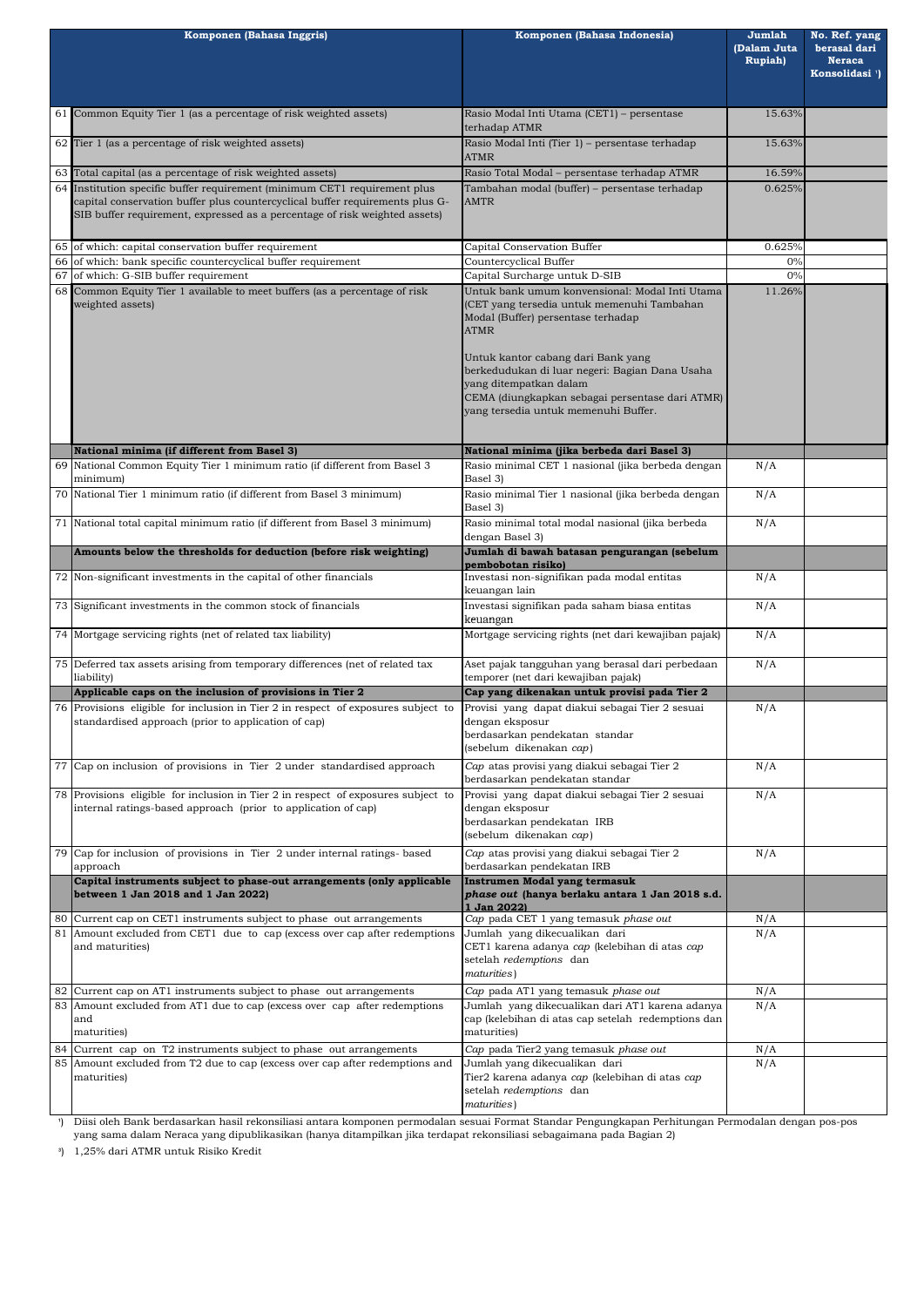## **Rekonsiliasi Permodalan**

| No.         | Pos-pos                                                                                                 | <b>Neraca Publikasi</b>                          | No.       |
|-------------|---------------------------------------------------------------------------------------------------------|--------------------------------------------------|-----------|
|             |                                                                                                         | Posisi 31 December 2016<br>(Dalam Jutaan Rupiah) | Referensi |
| <b>ASET</b> |                                                                                                         |                                                  |           |
| 1.          | Kas                                                                                                     | 178,601                                          |           |
| 2.          | Penempatan pada Bank Indonesia                                                                          | 4,221,394                                        |           |
| 3.          | Penempatan pada bank lain                                                                               | 6,816,525                                        |           |
| 4.          | Tagihan spot dan derivatif                                                                              | 1,541,339                                        |           |
| 5.          | Surat berharga                                                                                          |                                                  |           |
|             | a. Diukur pada nilai wajar melalui laporan laba/rugi                                                    | 1,140,175                                        |           |
|             | b. Tersedia untuk dijual                                                                                | 8,739,731                                        |           |
|             | c. Dimiliki hingga jatuh tempo                                                                          | 2,337,314                                        |           |
|             | d. Pinjaman yang diberikan dan piutang                                                                  | 352,289                                          |           |
| 6.<br>7.    | Surat berharga yang dijual dengan janji dibeli kembali (repo)                                           |                                                  |           |
| 8.          | Tagihan atas surat berharga yang dibeli dengan janji dijual kembali (reverse repo)<br>Tagihan akseptasi | 7,325,106<br>3,802,826                           |           |
| 9.          | Kredit                                                                                                  |                                                  |           |
|             | a. Diukur pada nilai wajar melalui laporan laba/rugi                                                    |                                                  |           |
|             | b. Tersedia untuk dijual                                                                                |                                                  |           |
|             | c. Dimiliki hingga jatuh tempo                                                                          |                                                  |           |
|             | d. Pinjaman yang diberikan dan piutang                                                                  | 25,295,294                                       |           |
| 10.         | Pembiayaan syariah                                                                                      |                                                  |           |
| 11.         | Penyertaan                                                                                              |                                                  |           |
| 12.         | Cadangan kerugian penurunan nilai aset keuangan -/-                                                     |                                                  |           |
|             | a. Surat berharga                                                                                       | (789)                                            |           |
|             | b. Kredit                                                                                               | (1, 288, 486)                                    |           |
|             | c. Lainnya                                                                                              | (13, 415)                                        |           |
| 13.         | Aset tidak berwujud                                                                                     | 113,537                                          | d         |
|             | Akumulasi amortisasi aset tidak berwujud -/-                                                            | (87, 125)                                        | d         |
| 14.         | Aset tetap dan inventaris                                                                               | 208,828                                          |           |
|             | Akumulasi penyusutan aset tetap dan inventaris -/-                                                      | (145, 794)                                       |           |
| 15.         | Aset non produktif                                                                                      |                                                  |           |
|             | a. Properti terbengkalai                                                                                |                                                  |           |
|             | b. Aset yang diambil alih                                                                               |                                                  |           |
|             | c. Rekening tunda                                                                                       |                                                  |           |
|             | d. Aset antar kantor                                                                                    |                                                  |           |
|             | i. Melakukan kegiatan operasional di Indonesia                                                          |                                                  |           |
|             | ii. Melakukan kegiatan operasional di luar Indonesia                                                    | 1,861,463                                        |           |
| 16.         | Cadangan kerugian penurunan nilai dari aset non keuangan -/-                                            |                                                  |           |
| 17.         | Sewa pembiayaan                                                                                         |                                                  |           |
| 18.         | Aset pajak tangguhan                                                                                    | 575,719                                          | e         |
| 19.         | Aset lainnya                                                                                            | 1,729,882                                        |           |
|             | <b>TOTAL ASET</b>                                                                                       | 64,704,414                                       |           |
|             | <b>LIABILITAS DAN EKUITAS</b>                                                                           |                                                  |           |
|             | <b>LIABILITAS</b>                                                                                       |                                                  |           |
| 1.          | Giro                                                                                                    | 17,693,848                                       |           |
| 2.          | Tabungan                                                                                                | 4,453,859                                        |           |
| 3.          | Simpanan berjangka                                                                                      | 6,753,630                                        |           |
| 4.          | Dana investasi revenue sharing                                                                          |                                                  |           |
| 5.          | Pinjaman dari Bank Indonesia                                                                            |                                                  |           |
| 6.          | Pinjaman dari bank lain                                                                                 | 9,172,962                                        |           |
| 7.          | Liabilitas spot dan derivatif                                                                           | 2,337,063                                        |           |
| 8.          | Utang atas surat berharga yang dijual dengan janji dibeli kembali (repo)                                |                                                  |           |
| 9.          | Utang akseptasi                                                                                         | 2,316,365                                        |           |
| 10.         | Surat berharga yang diterbitkan                                                                         |                                                  |           |
| 11.         | Pinjaman yang diterima                                                                                  |                                                  |           |
| 12.         | Setoran jaminan                                                                                         | 135                                              |           |
| 13.         | Liabilitas antar kantor                                                                                 |                                                  |           |
|             | a. Melakukan kegiatan operasional di Indonesia                                                          |                                                  |           |
|             | b. Melakukan kegiatan operasional di luar Indonesia                                                     |                                                  |           |
|             | Dana usaha                                                                                              | 7,190,125<br>12,422,495                          | a         |
|             | Kegiatan operasional di luar Indonesia lainnya                                                          |                                                  |           |
| 14.         | Liabilitas pajak tangguhan                                                                              |                                                  |           |
| 15.         | Liabilitas lainnya<br>Dana investasi profit sharing                                                     | 1,763,452                                        |           |
| 16.         | <b>TOTAL LIABILITAS</b>                                                                                 | 64,103,934                                       |           |
|             |                                                                                                         |                                                  |           |
|             | <b>EKUITAS</b>                                                                                          |                                                  |           |
| 17.         | Modal disetor                                                                                           |                                                  |           |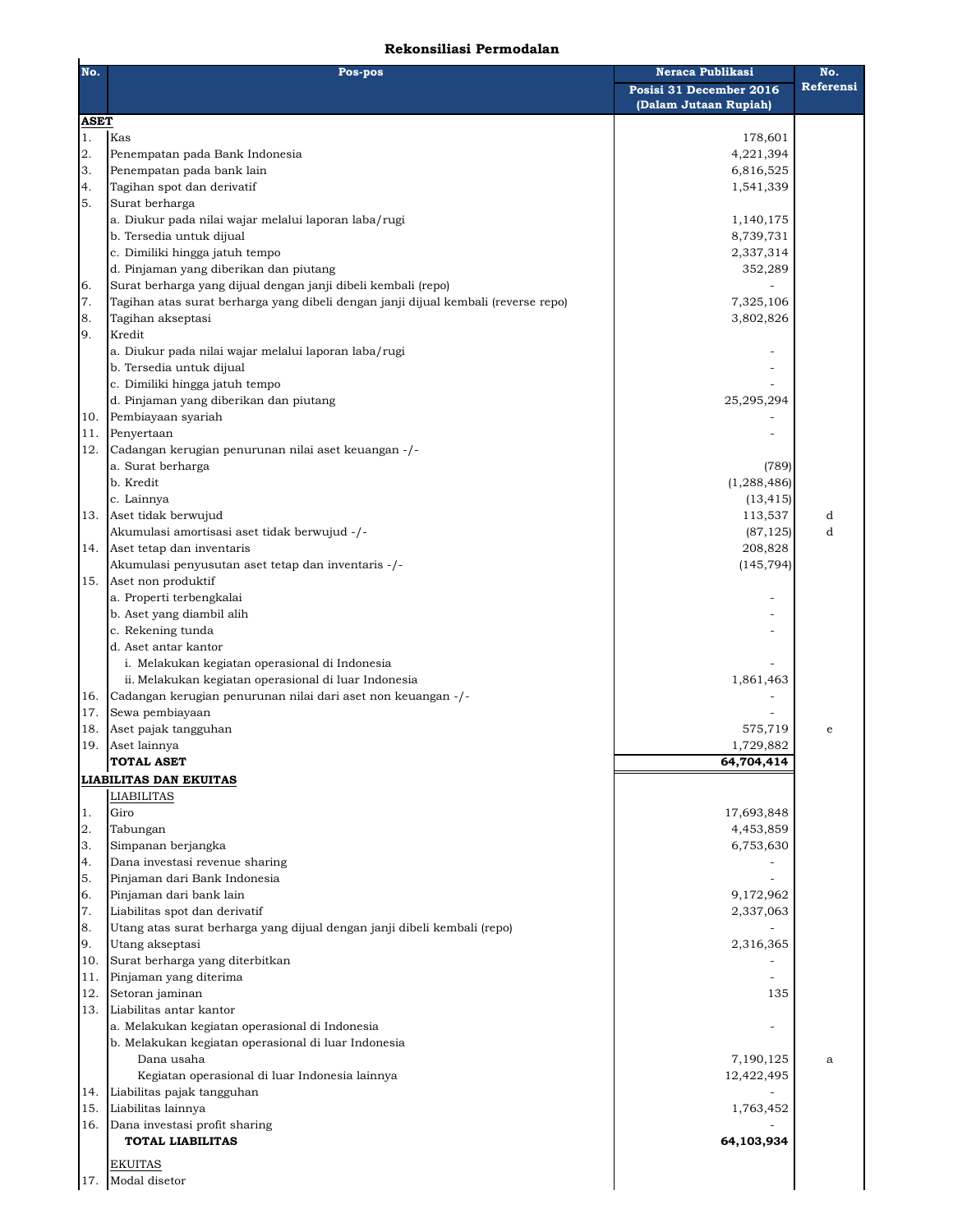| No. | Neraca Publikasi<br>Pos-pos                                                |                         | No.       |
|-----|----------------------------------------------------------------------------|-------------------------|-----------|
|     |                                                                            | Posisi 31 December 2016 | Referensi |
|     |                                                                            | (Dalam Jutaan Rupiah)   |           |
|     | a. Modal dasar                                                             | 867                     | a         |
|     | b. Modal yang belum disetor -/-                                            |                         |           |
|     | c. Saham yang dibeli kembali (treasury stock) -/-                          |                         |           |
| 18. | Tambahan modal disetor                                                     |                         |           |
|     | a. Agio                                                                    |                         |           |
|     | b. Disagio $-/-$                                                           |                         |           |
|     | c. Modal sumbangan                                                         |                         |           |
|     | d. Dana setoran modal                                                      |                         |           |
|     | e. Lainnya                                                                 |                         |           |
| 19. | Pendapatan (kerugian) komprehensif lainnya                                 |                         |           |
|     | a. Penyesuaian akibat penjabaran laporan keuangan dalam mata uang asing    |                         |           |
|     | b. Keuntungan (kerugian) dari perubahan nilai aset keuangan dalam kelompok | (62, 313)               | Ċ.        |
|     | tersedia untuk dijual                                                      |                         |           |
|     | c. Bagian efektif lindung nilai arus kas                                   |                         |           |
|     | d. Keuntungan revaluasi aset tetap                                         |                         |           |
|     | e. Bagian pendapatan komprehensif lain dari entitas asosiasi               |                         |           |
|     | f. Keuntungan (kerugian) aktuarial program imbalan pasti                   | 15,470                  |           |
|     | g. Pajak penghasilan terkait dengan penghasilan komprehensif lain          | 15,224                  |           |
|     | h. Lainnya                                                                 |                         |           |
| 20. | Selisih kuasi reorganisasi                                                 |                         |           |
| 21. | Selisih restrukturisasi entitas sepengendali                               |                         |           |
| 22. | Ekuitas lainnya                                                            |                         |           |
| 23. | Cadangan                                                                   |                         |           |
|     | a. Cadangan umum                                                           |                         |           |
|     | b. Cadangan tujuan                                                         |                         |           |
| 24. | Laba/rugi                                                                  |                         |           |
|     | a. Tahun-tahun lalu                                                        |                         |           |
|     | Laba tahun lalu yang ditransfer ke kantor pusat                            |                         |           |
|     | Laba tahun lalu yang ditahan                                               | 458,910                 | b         |
|     | b. Tahun berjalan                                                          |                         |           |
|     | Laba tahun berjalan yang ditransfer ke kantor pusat                        |                         |           |
|     | Peningkatan/(penurunan) nilai wajar atas kewajiban keuangan                | 14,636                  | b         |
|     | Laba (rugi) tahun berjalan selain peningkatan/(penurunan) nilai wajar atas | 157,686                 | b         |
|     | kewajiban keuangan                                                         |                         |           |
|     | TOTAL EKUITAS YANG DAPAT DIATRIBUSIKAN KEPADA PEMILIK                      | 600,480                 |           |
| 25. | Kepentingan non pengendali                                                 |                         |           |
|     | <b>TOTAL EKUITAS</b>                                                       | 600,480                 |           |
|     | TOTAL LIABILITAS DAN EKUITAS                                               | 64,704,414              |           |